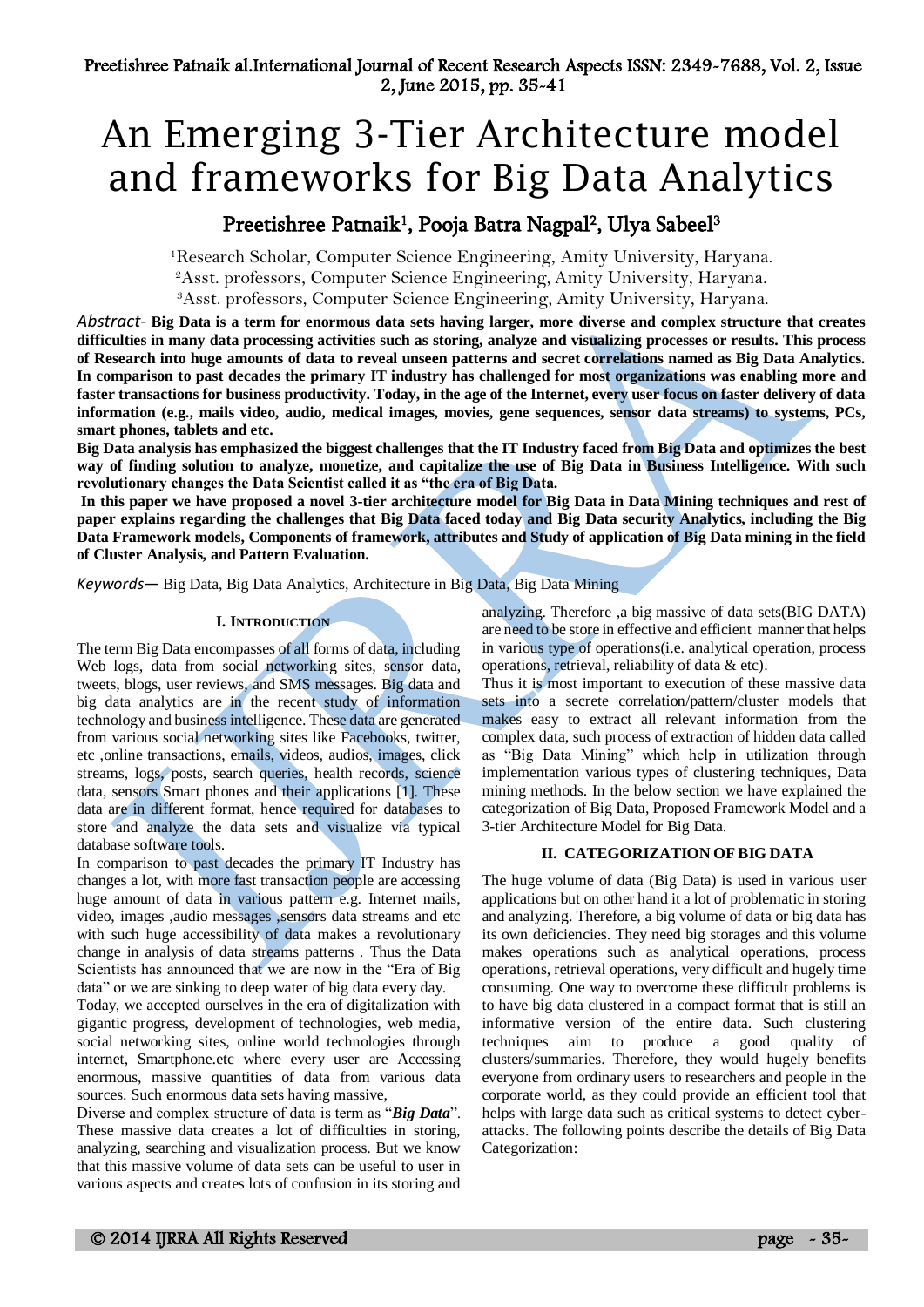- **Variety:** Big data come from a great range of sources and a further volume of data source. The data source includes different data format style such as: structured, semi structured and unstructured*.*
- a) Structured Data: The structures data are organized manner easily sorted to store in database .these variety Data include the abstract data type, web links, pointers etc.
- b) Unstructured Data: The unstructured data are random and difficult to analyze. These are Heterogeneous and raw/incomplete data that are generated from multiple users in different sources. (e.g.: Bitmap images, objects, text, etc).
- c) Semi- structured data: These are the combination of structure and un-structured data and doesn't conforms to a fixed set of tags or others semantics structure of data.
- **Volume:** Volume or the size of data has been larger than terabytes and petabytes. The grand scale and rise of data outstrips fixed store and analysis technique. As the Big data size is massive and huge in nature, so it's a biggest challenge for the data scientist to design the large database for its effective storage and visualization. [1]
- **Velocity:** The range of data used is in max range, Velocity is a necessary parameter not only for big data, but also all processes. For time limited processes to be executed, big data used should be in organization streams to have a maximize value [1]
- **Veracity:** These types of data are generally uncertainty due to inconsistency and ambiguities latency*.*

The below figure 1: give details the categorization of Big Data:



Figure 1: Categorization of Big Data

## **III. BIG DATA SECURITY ANALYTICS**

Big data security analytics is simply a collection of security data sets so large and complex that it becomes difficult (or impossible) to process using on-hand database management tools or traditional security data processing applications. Many enterprise organizations are still struggling to maintain the big data security issue.

Big data security analytics solutions also distinguish themselves based upon three basic characteristics:

 **Scale.** Big data security analytics solutions must have the ability to collect, process, and store terabytes to petabytes of data from an assortment of security analytics activities.

- **Analytical flexibility.** Big data security analytics solutions must provide users with the ability to interact, query, and visualize this volume of data in an assortment of ways.
- **Performance.** Big data security analytics must be built with appropriate computer architecture to process data analytic algorithms and complex Queries and then deliver results in an acceptable timeframe.

#### **Characteristics of Big Data security Analytics:**

- The following point depicts the various characteristic features of Big Data Analytics. There are several important factors, but the Single biggest challenge today is finding talent to help program and to manage Big Data are:
- **Sharing and Privacy***:* There are several different integration models. Some user had studied that while providing the security analytics are creating partial copies of data stored in more traditional data mining systems, with the assumption that lower cost commodity storage makes the iterative cost trivial. Whereas some derive data from their existing clusters and import that information into used by Hadoop or their security system. As per studies by SEMI solution in Data privacy and security it is observed that more critical or sensitive data is often made more secure to store in cluster within a cluster using data mining techniques giving the current idea for big data security analytics.
- **Data Encryption***:* This is an important feature to make the big Data more secured to access only with the administrator access rights .it has recommend file/OS level encryption because it scales as you add nodes and is transparent to Nosql operations.
- **Authentication and Authorization***:* To ensure that secure administrative passwords are in place and those application users must authenticate before gaining access to the cluster. Each user has a different type of accessing password (e.g. Developer, user, and administrator roles should all be segregated).
- **Node Authentication:** There is little protection from adding unwanted nodes and applications to a big data cluster, especially in cloud and virtual environments where it is trivial to copy a machine image and start a new instance. Tools like Kerberos help to ensure rogue nodes don't issue queries or receive copies of the data.
- **Key Management:** Data encryption is most important as a key security; so any external key management system is to have secure keys and, if possible, help validate key usage.
- **Logging:** Logging is built into Hadoop and any other clusters. It seems to provide the security to all other network devices and applications and recommend that user built-in logging, or leverage one of the many open-source or commercial logging tools to capture a subset of system events.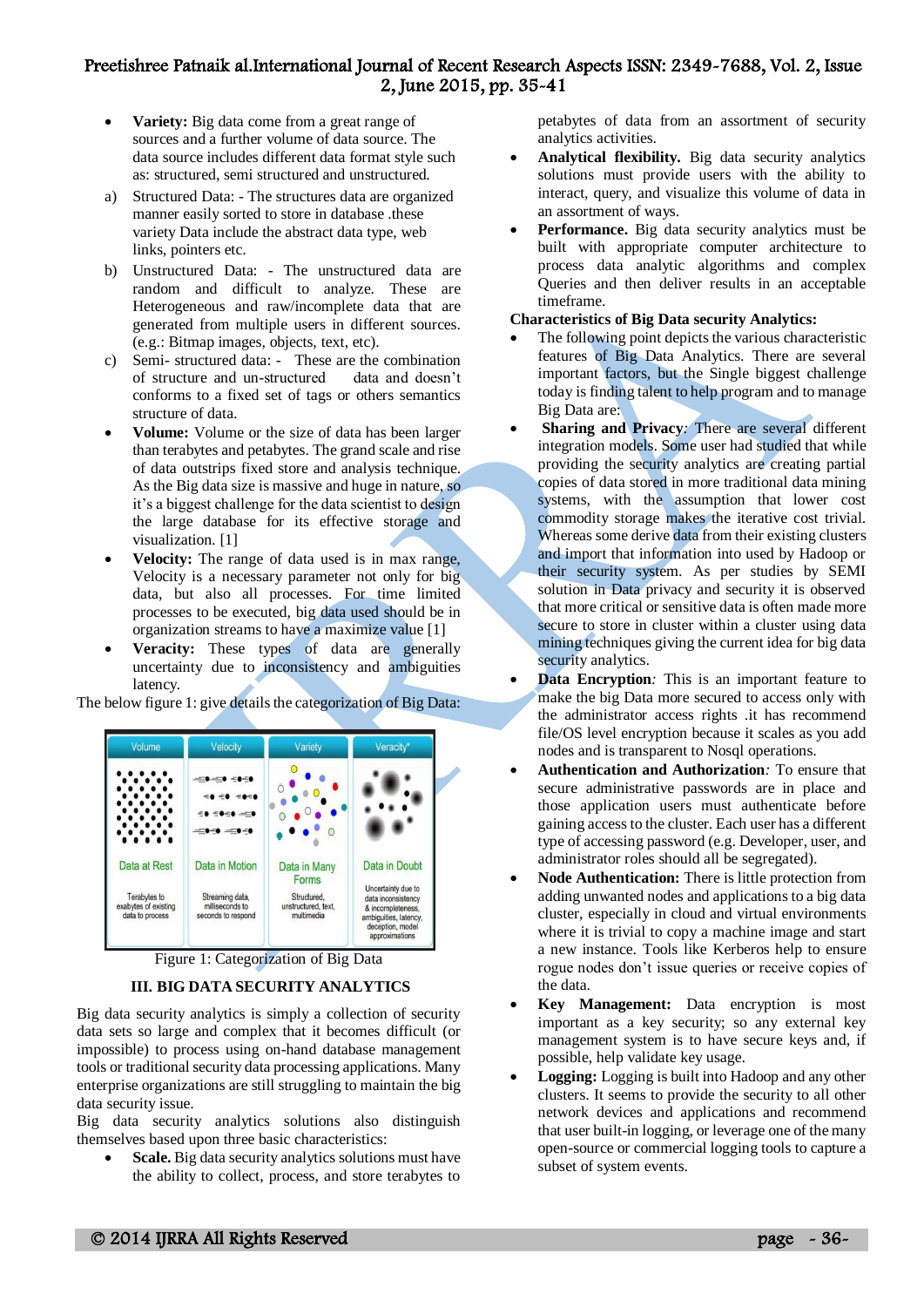**Network Protocol Security:** SSL or TLS is built-in or available on most Nosql distributions. If privacy is at all important, look to implement protocol security to keep your data private.

#### **IV. COMMON TECHNOLOGIES USED IN BIG DATA**

After The unbeaten growth in the data accessibility by users has produced tremendous flow of data streams. This tremendous increase in data accessibility and usage creates problem for processing, analyzing correct information. The Big Data Analytics services not only focus to store and handle large volume of data but it also works for data processing, Analytical study and visualization. There are different types of Big Data technologies used in architecture models which gives an optimize results for many the real time application services.

#### **Hadoop**

The Hadoop is a java based framework used in Big Data that helps to run application on system with 1000 of nodes and terabytes of data files i.e. Hadoop can run multiple number of nodes (application) and terabytes of the data can be transferred among the users.

It has own distributed file system that work to allow the system file transfer continuously without any node failure. These types of applications help to reduce the risk of catastrophic system failure in which application is broken down into smaller parts called as fragments or blocks.

The apache Hadoop consists of the following components:

- a) Hadoop kernel
- b) Hadoop distributed file system (HDFS).
- c) MapReduce.
- d) HBase.

Further the HDFS associated with three components such as Name node, Secondary Name node and data node.

Hadoop associated with security proposed protocol used as enhanced Linux (SE Linux) for solving multi level secure (MLS) environmental problems in Hadoop. In such environment problems the Hadoop run with multiple sources at different levels and protocols used as extension version of HDFS.

Hadoop is commonly used for distributed batch index building and optimize the index capability in real time applications. Beside this it also supports storage and analysis for large scale processing.

Advantages: Hadoop is distributing storage and computation capabilities, highly scalable, optimized for high throughput, large Block sizes, tolerant to software and hardware failure.

Disadvantages: it is master process are single point failure Hadoop does not offer storage or network level encryption, inefficient for handling secure files.

In the following section give the details of the Hadoop main components in above framework model:

- a) **HBase**: it is an open source platform, distributed and non-relational DB system implemented in java. It run above the layer of HDFS which is mostly used for the input and output for MapReduce in will manned structure.
- b) **Sqoop**: Sqoop is a command line interface application which provides a platform used for data conversion from RDBMS and Hadoop vice versa.



Figure 2: Hadoop Framework model

- c) **PIG**: pig is a high-level platform where the MapReduce framework is created which is used with Hadoop platform. Pig is a high level data processing system where the data records are analyzed that occurs in high level language.
- d) **Hive**: It is application developed for data warehouse that provides the SQL interface as well relation DB model. Hive infrastructure is built on the top layer of Hadoop so as to help in queries analysis.

#### **MapReduce:**

Initially MapReduce was developed by Google with main objective to process and store large datasets on commodity hardware applications. MapReduce model processing is used for the large scale data records into a cluster forms.

The MapReduce is mainly associated with 2 program sets such as: Map( ) function and Reduce( ) function. Users can stimulate their own processing logics having well defined above functions.

Map( ) function : It performs the task as the master node takes the input, divide into smaller sub modules and distributed into salve node. Where a SLAVE node further divides the base problem and passes the result back to master node.

The MapReduce system arrange together all intermediate pairs based on the key values and send a request to Reduce ( ) function for producing the final result.

Reduce( ) Function: The Reduce function act as master node collect all result from sub problems and combine them to give the final result.

MapReduce framework is based on master-salve architecture model is describe below where one master-node handle a number of salve nodes.

Process: first divide the input data into even size equal data blocks for same load distribution. Each data block is then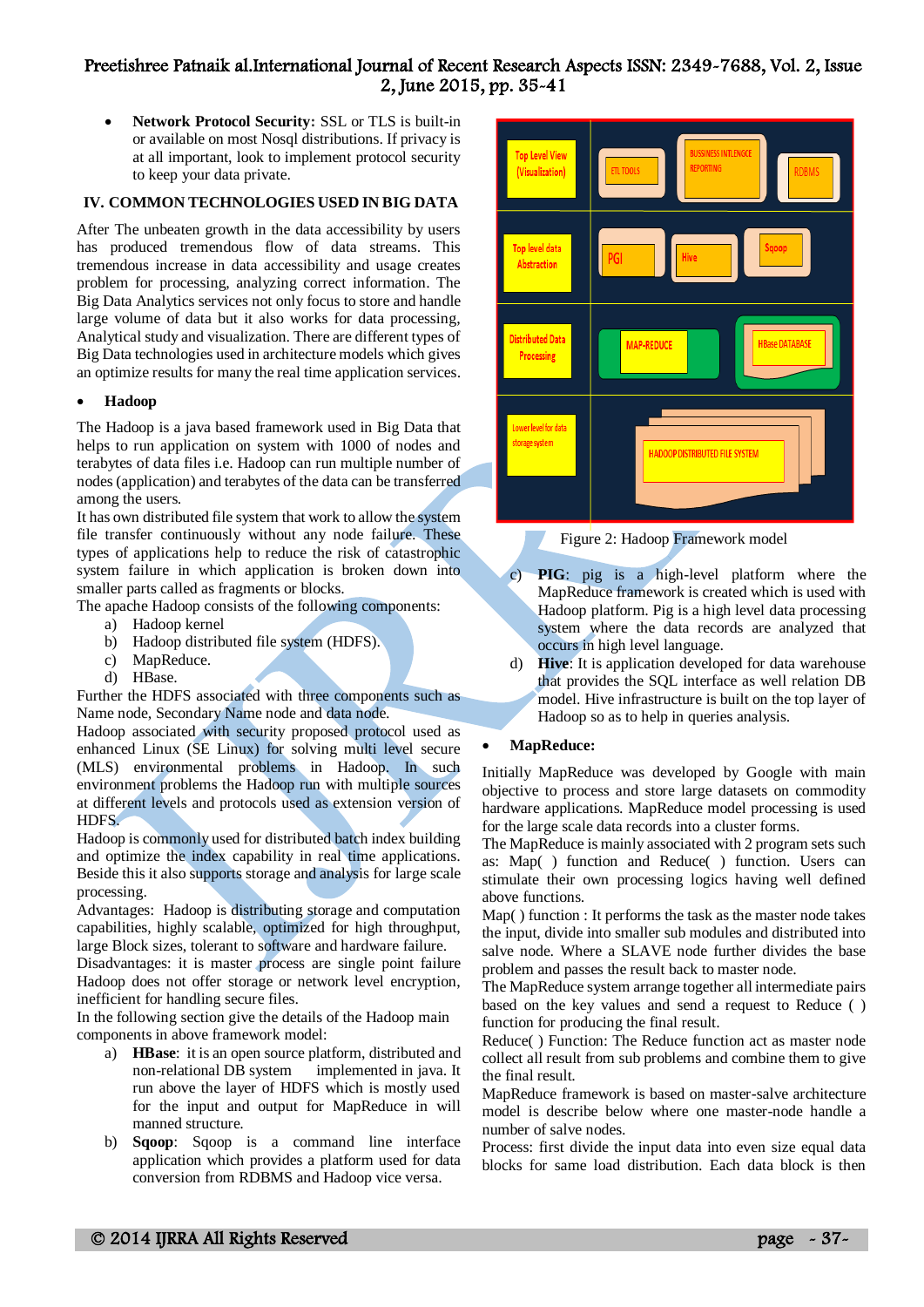assigned to one SALVE node and is processed by a map task and result is generated.

The SALVE node is interrupts the master node when it is idle state. The scheduler assign task to the slave node.

In the above architecture model for MapReduce always allows a local data block to a slave node. If the effort failed, the scheduler will assign a rack-local or random data block to salve node instead of local data block.

When the Map ( ) function complete its task, the runtime system gathers all intermediate pairs and launches a set of condense task to produce the final output.

The main drawback in MapReduce large scale data processing is a difficult task, for managing 100-1000 of processors, parallelization and distributed environment. This issue can be solved by the process of Input-output scheduling parallel processing system. It is fault tolerance and supports scalability inbuilt processes for status and monitoring heterogeneous and large datasets.

Using MapReduce framework the efficiency and time to retrieve the data is quite optimize to address the volume aspect new techniques have been proposed to enable parallel processing using above framework.

MapReduce Components:

- a) Name Node: it manages HDFS Metadata, doesn't deals with data files directly.
- b) Data Node: Stores blocks of HDFS default replication for each block.
- c) Job Tracker: Scheduler allocates and monitor; job execution on salves i.e. task tracker.
- d) Task Tracker: run MapReduce operations.
- **Hive:**

Hive is a distributed agent platform a decentralized system for building application by networking local system resources. Apache Hive data warehouse component, an element of cloud based Hadoop ecosystem which offers a query ecosystem which offers a query language called HiveQL that translate SQL like queries into MapReduce jobs automatically.

Applications of Apache hive are SQL, Oracle, and IBM DB2. The working procedure in Apache divided into MapReduce oriented execution, Meta data information for data storage and execute on part that received a query from user or application for any query execution.

Advantage: Hive is more secure and implementation to used the data files.

Disadvantages: Hive as it only works for adhoc queries and performance is less compared.

**Nosql:** 

Nosql database is an approach to data management and main application to handle large distributes data. It is also known as Not-Sql database that provides more significant and growing industry use in Big Data and real time application. It also supports the mechanism to storage and retrieval of data that is modeled to store the data in tabular form like RDBMS.

Nosql includes simple horizontal scaling and fine control availability of huge data. The data structure used informs of document type. The performance of Nosql is faster than RDBMS. The Nosql simple allows executing the sql query

statement and provides the consistency (CAP Theorem) availability of Big Data and partition tolerance of Database



Figure 3: Architecture model for Hive

## **V. PROPOSED FRAME MODEL FOR BIG DATA IN DATA MINNG**

In compression to past decades the IT industry has reckon and the data volume accessibility exceeds the capacity of current online storage and other processing system. The users are now allowed to access massive amount of data and the usage has extended from a range of Exabyte per year to Zettabytes per year. It has been observed that storage and data transport are such technology issue which is need to be focused inorder to optimize the existing problem. Today data scientist has announced that we all are living in the "Era of Digitization" and every fraction of seconds we are sinking to a deep sea of Big Data. Such exponential growth in Big Data cause various problem in storing, sorting, searching, Data Analysis and different hidden correlation data patterns makes the job data analytics as quite difficult.

The persistence growth of computational data analysis has produced a tremendous flow of data streams as compared to past records. This tremendous increased in data accessibility and usage introduce many problem into field of Big Data. Such as the data are now represented in complex, multi-structured, unstructured, heterogeneous format and these data are mostly generated by different data sources. The major issue focuses as data processing, analyzing correct information from massive datasets, handling huge customer data in Big Data warehouse, etc.

Thus inorder to overcome with Big Data issues and challenges that are observing in recent data analysis work can be resolved by the following points:

- i. Design an appropriate system to handle the data efficiently.
- ii. Investigate and identify the issues that are associated in Big Data storage, management and processing.
- iii. Analyze the data using various data mining techniques, KDD that will help to evaluate the various hidden data format and visualization techniques.
- iv. Extract the relevant information from the massive datasets using Grid Based clustering techniques in data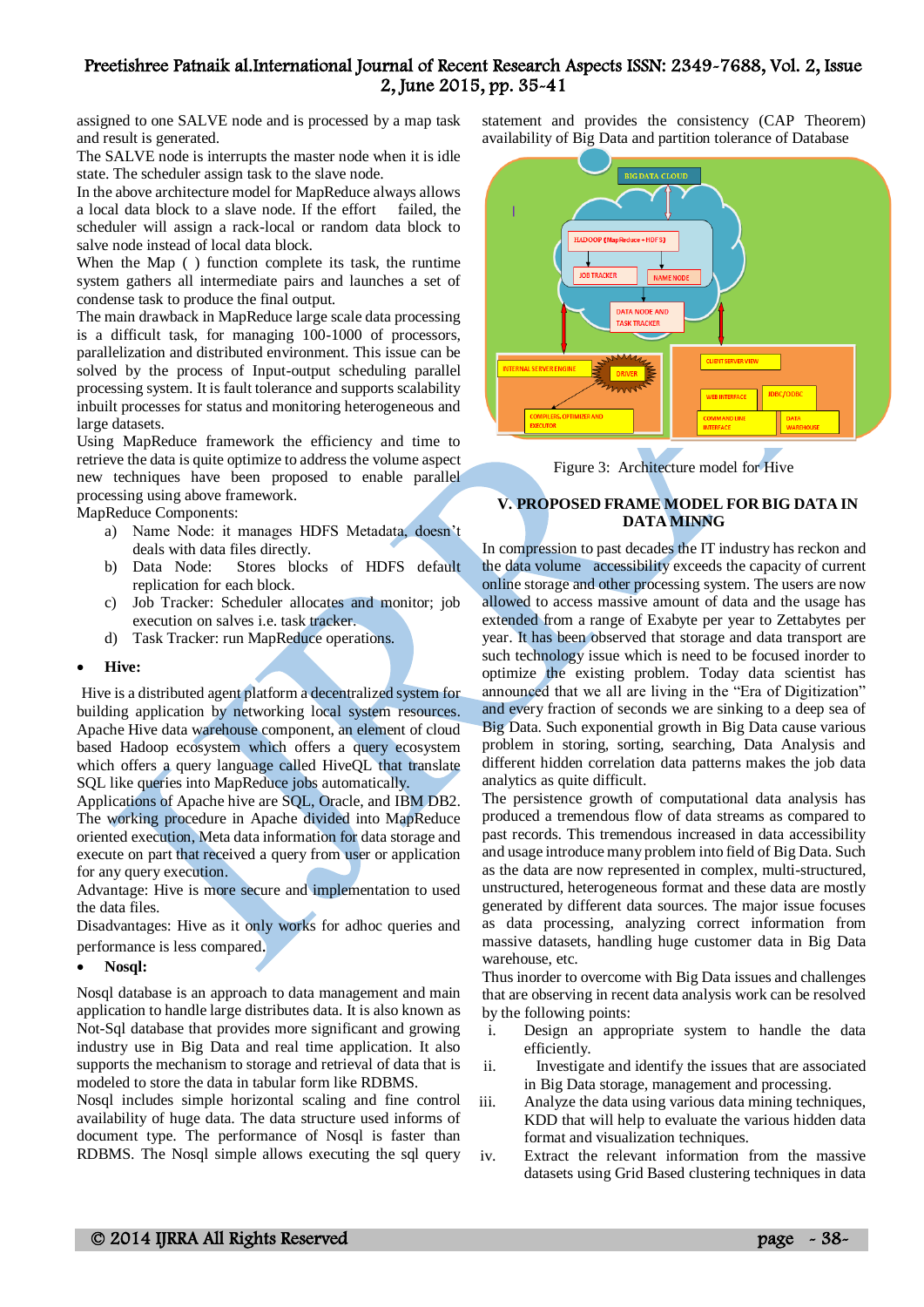mining helps in good pattern evaluation of big data and decision making system.

In the following section we have proposed a novel framework for Big Data Mining using the Grid based clustering techniques. The below figure 4 depicts that the process of execution of Big Data in the field of data mining which helps to overcome with the existing challenges and issues i.e. storing, sorting, searching, analyzing, and visualization into different data patterns .

The Big Data represents as an enormous large complex data structure that creates difficulty in data processing and visualization data pattern. This complex structure of massive data has emerged from a Big Data cloud which includes the data in various format and different source for data extraction such as social networking sites, internet application, network data, software devices data, and Smartphone mobile data.

Thus inorder to analyze and store such massive data we need to adopt clustering techniques which give an optimize results in data integration, data analytics and data visualization. Further we need a large big data warehouse to store the optimize data. The warehouses possess the characteristics of subject-oriented, non-volatile, integrate and time variant relationships.

These data supports in various types of decision support system with the sole concept of analyzing data structure format, handling complex data for storage, frequent pattern analysis, evaluating marketing strategy and converting the traditional data warehouse into Big Data Warehouse system including the following features:

#### **Preprocessing**:

 This features is executed with a decision making system to produce optimize result with understanding concepts "what data should be stored in data warehouse".

#### **Offloading:**

This feature includes the latest trends of the database storage system in Big Data such as Hadoop, MapReduce, Nosql, etc.

#### **Exploration:**

This feature gives the idea for the future analysis of data patterns and discovering various new data mining concepts and techniques.

**Big Data mining**:

The term Big Data mining can be defined as a process of extraction of important information from hidden data into a secrete correlation pattern.

The important feature of Big Data mining as:

- a) Big Data application in various knowledge development processes.
- b) Mining the uncertainty and incomplete data.
- c) Mining the complex and dynamic data.
- d) Analyzing new hidden data patterns
- e) Visualization of data. Further the process of Big Data in data mining helps to gather all important relevant data information into a secrete correlation patterns. These massive data are generates from different data warehouse and data source and need to be analysis.



Figure 4: Big Data in Data Mining Framework

In this paper we have proposed the a Nobel framework for Big Data Analytics in Data mining with the sole objective for finding hidden data patterns using different types of cluster algorithms. We have verified that the Grid based clustering Techniques is most well efficient in working on Big Data Analytics. This application of grid Based clustering Algorithm helps in analyzing and visualization of various data pattern with fast processing time.

Thus we studied that the important feature of Big Data mining are as follows:

- a) Big Data application in various knowledge development processes.
- b) Mining the uncertainty and incomplete data.
- c) Mining the complex and dynamic data.
- d) Analyzing new hidden data patterns
- e) Visualization of data.

#### **VI. A 3-TIER ARCHITECTURE MODEL FOR BIG DATA IN DATA MINING**

In general the main issue and challenges exist with Big Data as to handle the massive, unstructured, complex representation of data volume. In proposed framework for Big Data Mining which we have explained the concepts of Big Data Analytical processing for handling the massive data warehouse data, different data accessibility with use in various data dimension techniques and data computation using the grid based clustering algorithm.

In this section we have given a 3-tier Architecture model for Big Data and explained in details under the 3 level of its working.

#### **Tier-1: Big Data mining:**

The tier-1 represented the fist layer in the architecture model which is common working principles associated with the accessing of large volume of data and different modes of data computation process. Here the Big data is showed in form of cloud and this Big Data Cloud is generally formed with the collection of different type of complex data such as real time data, networking data and etc. Again the main concern of the first layer is to handle the Big Data storage and management issue exist with the different types of the Data dimension i.e. Data Volume, Variety, Velocity and Veracity. The exponential growth in massive, unstructured heterogeneous complex structure of data representation Big Data creates a lot of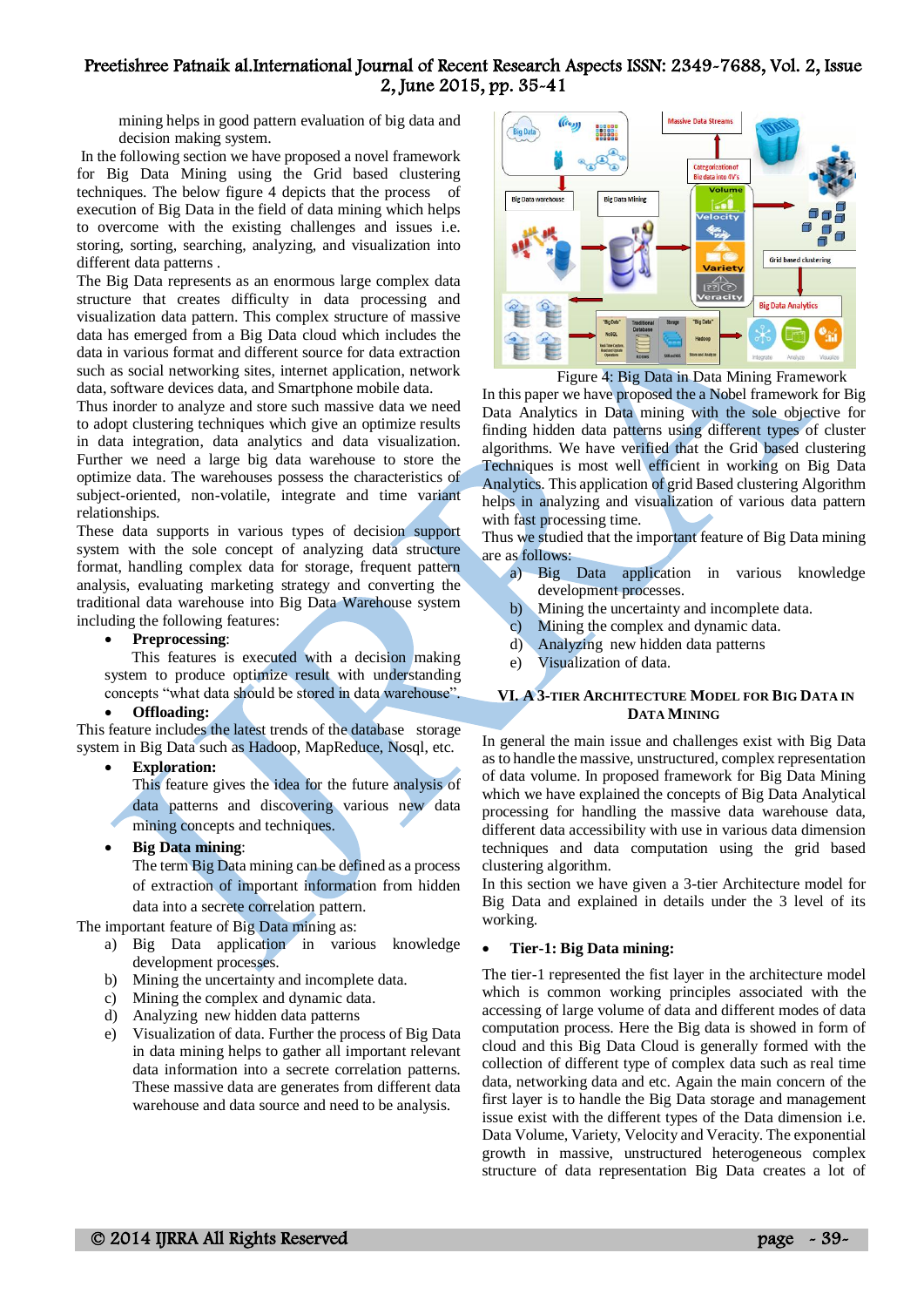problem in storing, sorting, and visualization pattern of massive data structure. These Big Data required many number of data warehouse to store the large volume of data and helps the user to access data in different format beside this user are also allowed to access and maintain the data semantics , data integrity.

But in some cases the data integrity is difficult to maintain in Big Data warehouses which are located in different location. So inorder to store the massive volume of data here we have used the concept of Big Data warehouse and further to study and analysis the different data patterns we have applied different types of clustering algorithms and proceeding to the next tier.

#### **Tier-2: clustering Analysis:**

The tier-2 is associated types of clustering techniques that are applied into Big Data inorder to solve the issue existing with the sorting, analyzing and visualization patterns. We defined the clustering algorithms with the different have emerged as an alternative powerful and meta-learning tool helps to analyze the massive volume of data (Big Data) generated by many application. The user must choose a suitable Clustering Algorithm which can be applied to Big Data volume and different types of distribution pattern in data sets. In general Big Data are combined with different autonomous source, aggregate distributed data source to centralized site system which impacts more on the data structure and semantics.

**Tier-3: Big Data Analytics and Visualization:**

## **Tier 3: Big Data Analytics and Tier 2: Cluster Analysis Visualization Tier 1: Big Data Mining Partitioning based** Clustering 'Blo Dat **Hierarchical Based** Clustering **Density Based clustering Big Data Analytics** Velocity **Grid Based Clustering**  $\overline{[3]}$ **Variety Veracity**

Figure 4: 3-tier Architecture Model for Big Data Mining. The tier-3 is associated with the output layer for the data processing system. Big Data support various types of database system and storage facilities which is explained in details in section .IV. These layer work for the data visualization of the complex data that has extracted by the Big Data Mining process and data analysis done by using various type of software tools. The figure4: gives the details view of 3-tier architecture model in Big Data Mining

#### **VII. CONCLUSION AND FUTURE WORK**

In this paper we have given some important emerging framework model design for Big Data Analytics and a 3-tier architecture model for Big Data in Data Mining. In the proposed 3-tier architecture model is more scalable in working with different environment and also benefits to overcome with the main issue in Big Data Analytics for storing, Analyzing, and visualization. The framework model given for Hadoop HDFS distributed data storage, real-time Nosql databases, and MapReduce distributed data processing over a cluster of commodity servers.

We conclude that the Big Data is intrinsically related to the open source software revolution. Large companies such as Facebook, Yahoo!, Twitter, LinkedIn benefits and contribute to open source projects. In future we will be working for Distributed mining process to work with different distributed versions of some methods, for which a lot of research is needed with practical and theoretical analysis for such Methods.

## **REFERENCES**

- [1]. Big Data: A Review by Seref SAGIROGLU and Duygu SINANC Gazi University,IEEE 2014.
- [2]. The Critical Role of the Network in Big Data Applications Sponsored by: Cisco Systems Lucinda Borovick Richard L. Villars April 2012
- [3]. Oracle NoSQL Database and Fusion's ioDrive2 Offer Cost-effective, Extreme Performance for Big Data Environments.WWW.FUSIONIO.COM.
- [4]. C. Eaton, D. Deroos, T. Deutsch, G. Lapis and P.C. Zikopoulos, Understanding Big Data: Analytics for Enterprise Class Hadoop and Streaming Data, Mc Graw-Hil.
- [5]. Yuri Demchenko "The Big Data Architecture Framework (BDAF)" Outcome of the Brainstorming Session at the University of Amsterdam 17 July 2013. [2] Tekiner F. and Keane J.A., Systems, Man and Cybernetics (SMC), "Big Data Framework" 2013 IEEE International Conference on 13–16 Oct. 2013, 1494–1499.
- [6]. Dong, X.L.; Srivastava, D. Data Engineering (ICDE)," Big data integration" IEEE International Conference on , 29(2013) 1245–1248.
- [7]. Jian Tan; Shicong Meng; Xiaoqiao Meng; Li ZhangINFOCOM, "Improving ReduceTask data locality for sequential MapReduce" 2013 Proceedings IEEE ,1627 - 1635 [7] Yaxiong Zhao; Jie Wu INFOCOM, "Dache: A Data Aware Caching for Big-Data Applications Using the MapReduce Framework" 2013 Proceedings IEEE 2013, 35 - 39 (Volume 19)
- [8]. Sagiroglu, S.; Sinanc, D.,"Big Data: A Review",2013,20-24
- [9]. Minar, N.; Gray, M.; Roup, O.; Krikorian, R.; Maes, "Hive: distributed agents for networking things" IEEE CONFERENCE PUBLICATIONS 1999 (118- 129) [10] Garlasu, D.; Sandulescu, V.; Halcu, I.; Neculoiu, G,"A Big Data implementation based on Grid Computing", Grid Computing, 2013, 17-19